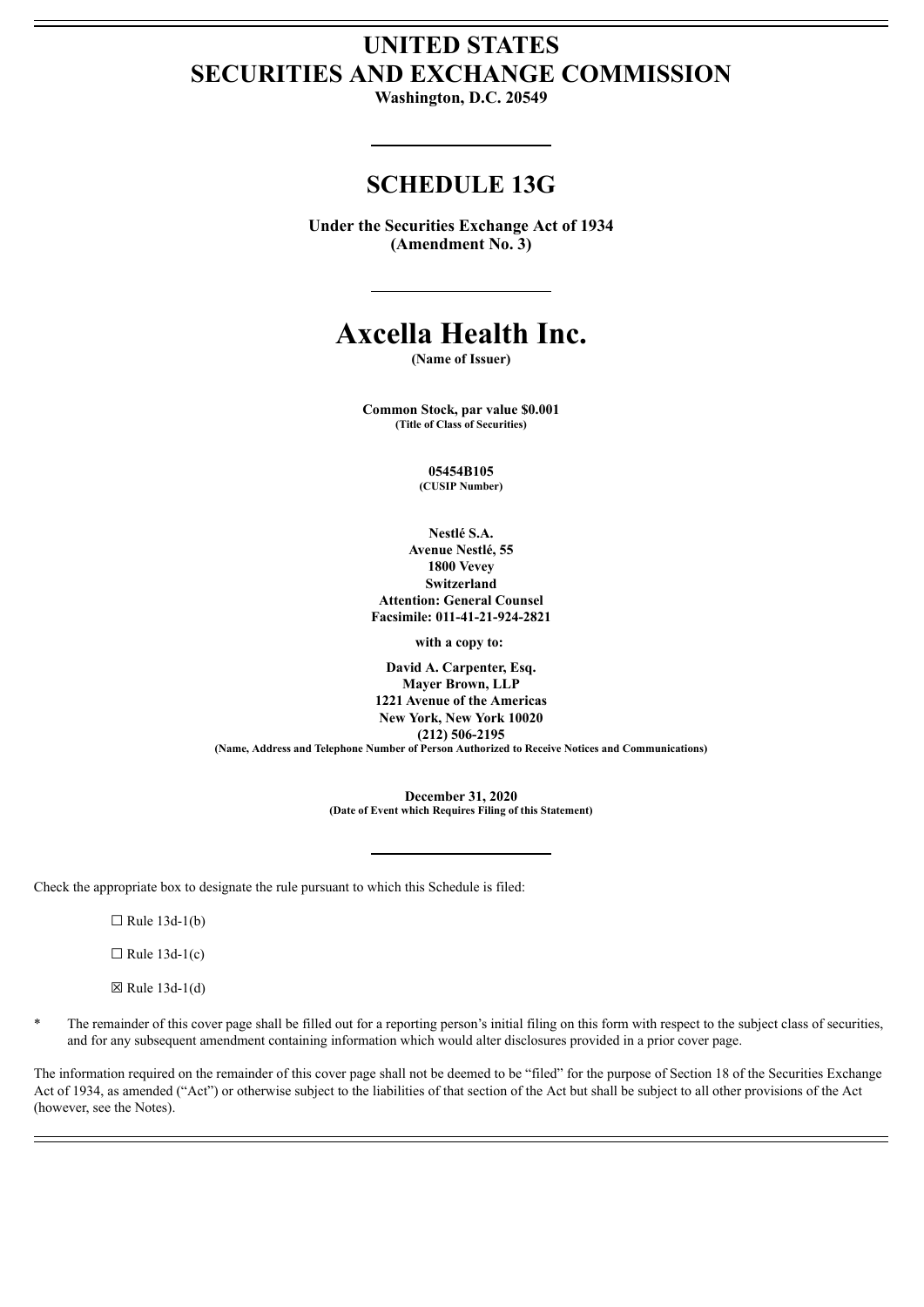# CUSIP No. 05454B105

| $\mathbf{1}$ .                                                                                                                | NAME OF REPORTING PERSON:                                                |                  |                                  |  |  |  |
|-------------------------------------------------------------------------------------------------------------------------------|--------------------------------------------------------------------------|------------------|----------------------------------|--|--|--|
|                                                                                                                               | Société des Produits Nestlé S.A.                                         |                  |                                  |  |  |  |
| 2.                                                                                                                            | CHECK THE APPROPRIATE BOX IF A MEMBER OF A GROUP:                        |                  |                                  |  |  |  |
|                                                                                                                               | (a) $\Box$<br>(b) $\Box$                                                 |                  |                                  |  |  |  |
| 3 <sub>1</sub>                                                                                                                | <b>SEC USE ONLY:</b>                                                     |                  |                                  |  |  |  |
|                                                                                                                               |                                                                          |                  |                                  |  |  |  |
| $\overline{4}$ .                                                                                                              | <b>CITIZENSHIP OR PLACE OF ORGANIZATION:</b>                             |                  |                                  |  |  |  |
|                                                                                                                               | Switzerland                                                              |                  |                                  |  |  |  |
|                                                                                                                               | <b>SOLE VOTING POWER:</b>                                                |                  |                                  |  |  |  |
|                                                                                                                               |                                                                          |                  | $\mathbf{0}$                     |  |  |  |
| NUMBER OF<br><b>SHARES</b><br><b>BENEFICIALLY</b><br>BY OWNED BY<br><b>EACH</b><br><b>REPORTING</b><br><b>PERSON</b><br>WITH: |                                                                          | 6 <sub>1</sub>   | <b>SHARED VOTING POWER:</b>      |  |  |  |
|                                                                                                                               |                                                                          |                  |                                  |  |  |  |
|                                                                                                                               |                                                                          |                  | 4,305,541                        |  |  |  |
|                                                                                                                               |                                                                          | $\overline{7}$ . | <b>SOLE DISPOSITIVE POWER:</b>   |  |  |  |
|                                                                                                                               |                                                                          |                  | $\overline{0}$                   |  |  |  |
|                                                                                                                               |                                                                          | 8.               | <b>SHARED DISPOSITIVE POWER:</b> |  |  |  |
|                                                                                                                               |                                                                          |                  | 4,305,541                        |  |  |  |
| 9.                                                                                                                            | AGGREGATE AMOUNT BENEFICIALLY OWNED BY EACH REPORTING PERSON:            |                  |                                  |  |  |  |
|                                                                                                                               | 4,305,541                                                                |                  |                                  |  |  |  |
| 10.                                                                                                                           | CHECK IF THE AGGREGATE AMOUNT IN ROW (9) EXCLUDES CERTAIN SHARES: $\Box$ |                  |                                  |  |  |  |
| 11.                                                                                                                           | PERCENT OF CLASS REPRESENTED BY AMOUNT IN ROW (9):                       |                  |                                  |  |  |  |
|                                                                                                                               |                                                                          |                  |                                  |  |  |  |
| 12.                                                                                                                           | $11.47\%(1)$<br>TYPE OF REPORTING PERSON:                                |                  |                                  |  |  |  |
|                                                                                                                               |                                                                          |                  |                                  |  |  |  |
| CO                                                                                                                            |                                                                          |                  |                                  |  |  |  |
|                                                                                                                               |                                                                          |                  |                                  |  |  |  |

(1) Based upon a total of 37,540,886 shares of Common Stock outstanding as of November 9, 2020, as reported by the Issuer in its Form 10-Q filed with the Securities and Exchange Commission (the "SEC") on November 12, 2020.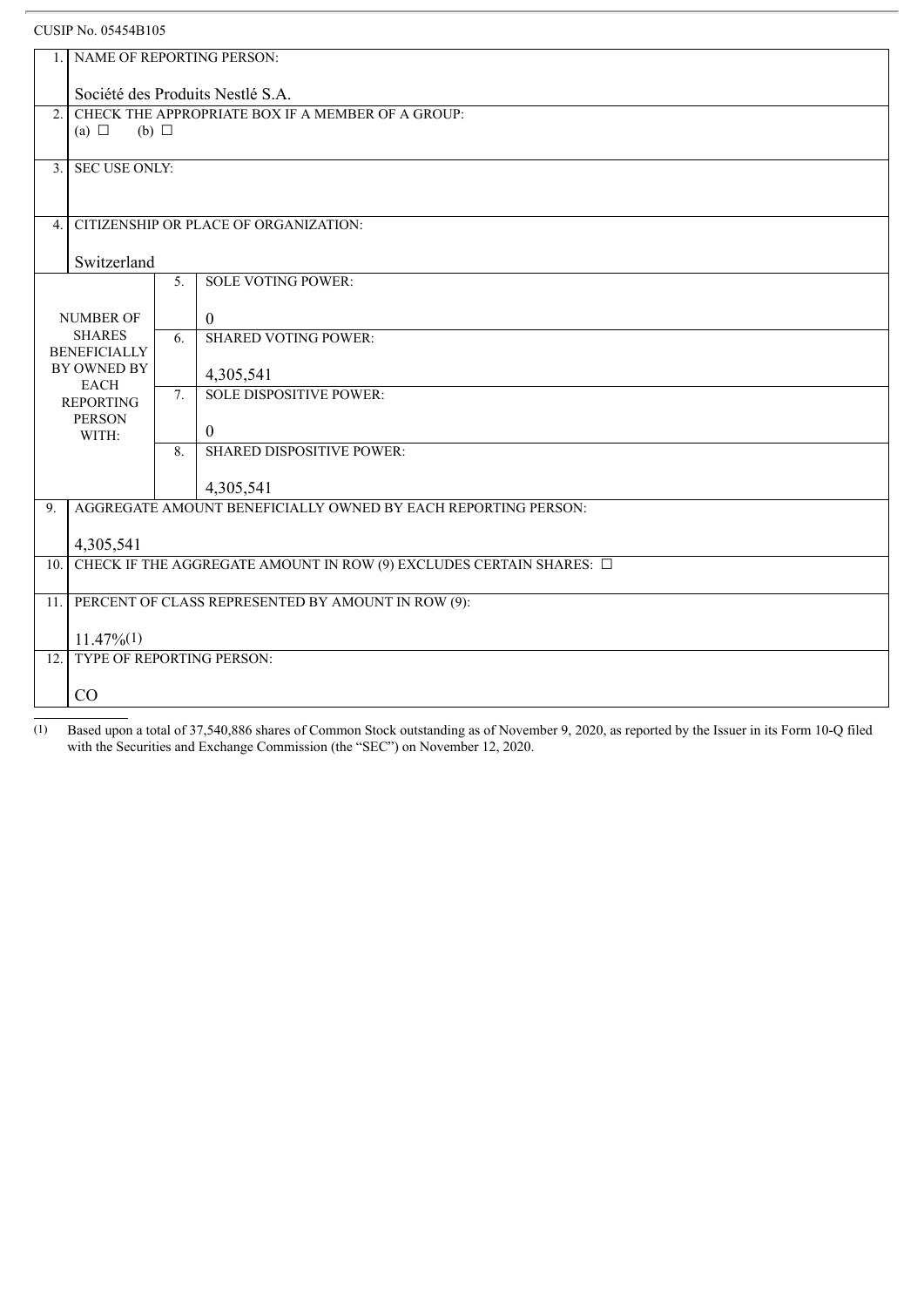# CUSIP No. 05454B105

| $\mathbf{1}$ .                                                                                                   | NAME OF REPORTING PERSON:                                                |                  |                                             |  |  |  |
|------------------------------------------------------------------------------------------------------------------|--------------------------------------------------------------------------|------------------|---------------------------------------------|--|--|--|
|                                                                                                                  | Nestlé S.A.                                                              |                  |                                             |  |  |  |
| 2 <sub>1</sub>                                                                                                   | CHECK THE APPROPRIATE BOX IF A MEMBER OF A GROUP:                        |                  |                                             |  |  |  |
|                                                                                                                  | (a) $\Box$<br>(b) $\Box$                                                 |                  |                                             |  |  |  |
|                                                                                                                  | 3. SEC USE ONLY:                                                         |                  |                                             |  |  |  |
|                                                                                                                  |                                                                          |                  |                                             |  |  |  |
|                                                                                                                  | <b>CITIZENSHIP OR PLACE OF ORGANIZATION:</b><br>4.                       |                  |                                             |  |  |  |
| Switzerland                                                                                                      |                                                                          |                  |                                             |  |  |  |
|                                                                                                                  |                                                                          | 5 <sub>1</sub>   | <b>SOLE VOTING POWER:</b>                   |  |  |  |
|                                                                                                                  | <b>NUMBER OF</b>                                                         |                  | $\mathbf{0}$                                |  |  |  |
| <b>SHARES</b><br><b>BENEFICIALLY</b><br>BY OWNED BY<br><b>EACH</b><br><b>REPORTING</b><br><b>PERSON</b><br>WITH: |                                                                          | 6.               | <b>SHARED VOTING POWER:</b>                 |  |  |  |
|                                                                                                                  |                                                                          |                  |                                             |  |  |  |
|                                                                                                                  |                                                                          | $\overline{7}$ . | 4,305,541<br><b>SOLE DISPOSITIVE POWER:</b> |  |  |  |
|                                                                                                                  |                                                                          |                  |                                             |  |  |  |
|                                                                                                                  |                                                                          |                  | $\theta$                                    |  |  |  |
|                                                                                                                  |                                                                          | 8.               | <b>SHARED DISPOSITIVE POWER:</b>            |  |  |  |
|                                                                                                                  |                                                                          |                  | 4,305,541                                   |  |  |  |
| 9 <sub>1</sub>                                                                                                   | AGGREGATE AMOUNT BENEFICIALLY OWNED BY EACH REPORTING PERSON:            |                  |                                             |  |  |  |
|                                                                                                                  | 4,305,541                                                                |                  |                                             |  |  |  |
| $\overline{10}$ .                                                                                                | CHECK IF THE AGGREGATE AMOUNT IN ROW (9) EXCLUDES CERTAIN SHARES: $\Box$ |                  |                                             |  |  |  |
|                                                                                                                  | PERCENT OF CLASS REPRESENTED BY AMOUNT IN ROW (9):<br>11.1               |                  |                                             |  |  |  |
|                                                                                                                  | $11.47\%(1)$                                                             |                  |                                             |  |  |  |
| 12.1                                                                                                             | TYPE OF REPORTING PERSON:                                                |                  |                                             |  |  |  |
|                                                                                                                  |                                                                          |                  |                                             |  |  |  |
| CO                                                                                                               |                                                                          |                  |                                             |  |  |  |
|                                                                                                                  |                                                                          |                  |                                             |  |  |  |

(1) Based upon a total of 37,540,886 shares of Common Stock outstanding as of November 9, 2020, as reported by the Issuer in its Form 10-Q filed with the Securities and Exchange Commission (the "SEC") on November 12, 2020.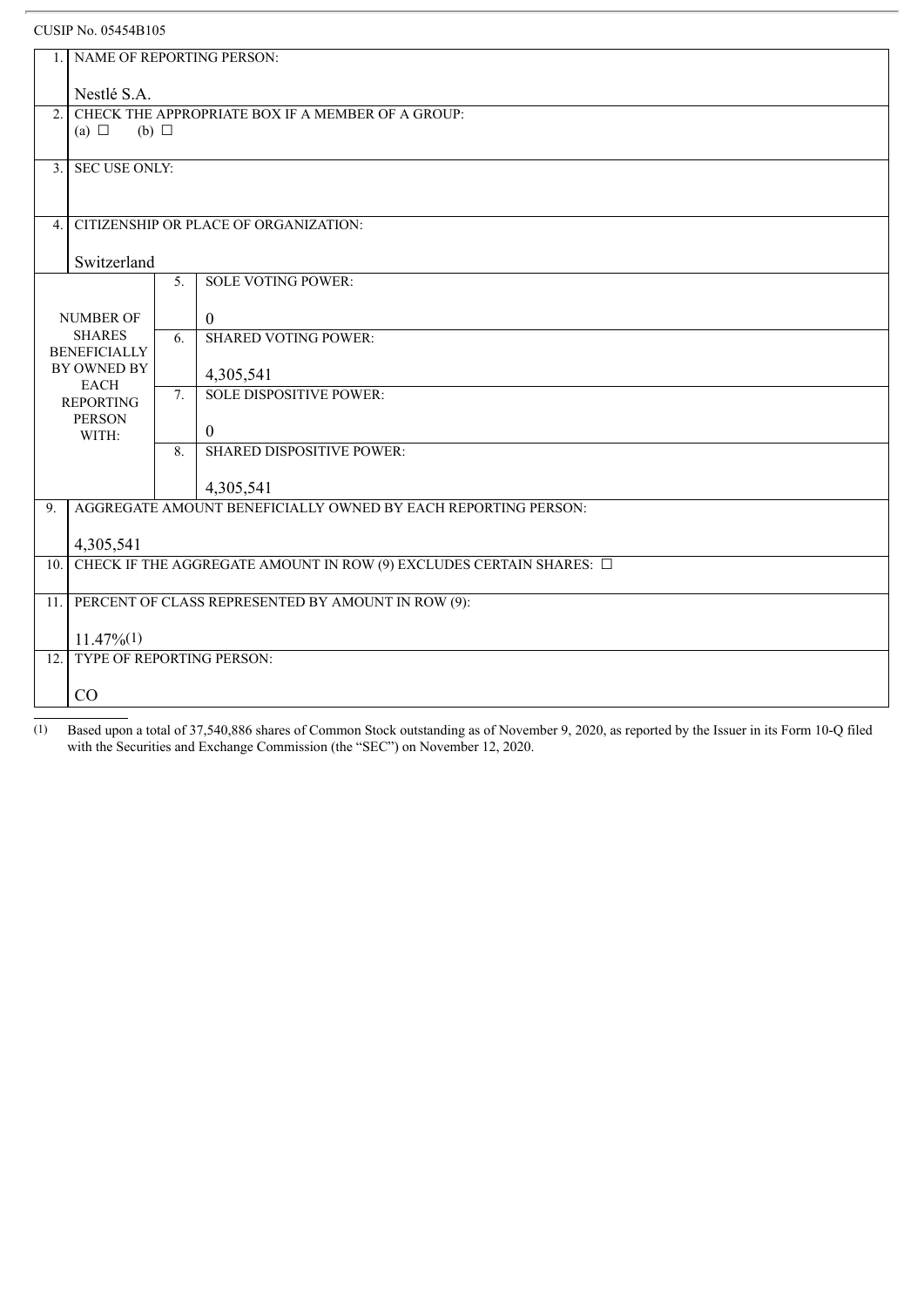#### SCHEDULE 13G

#### **Explanatory Note**

This Amendment No. 3 to Schedule 13G amends and restates in its entirety the Schedule 13G initially filed on February 13, 2020, as amended by Amendment No. 1 filed with the SEC on May 21, 2020 and Amendment No. 2 filed with the SEC on September 10, 2020, (together with all prior and current amendments thereto, this "Schedule 13G").

#### **Item 1(a). Name of Issuer:**

Axcella Health Inc.

#### **Item 1(b). Address of Issuer's Principal Executive Offices:**

840 Memorial Drive Cambridge, MA 02139 (857) 320-2200

#### **Item 2(a). Name of Person Filing:**

This statement is filed by:

Société des Produits Nestlé S.A. ("SPN"), a société anonyme organized under the laws of Switzerland, with respect to the shares of Common Stock (as defined in Item 2(d) below) directly held by it.

Nestlé S.A. ("Nestlé"), a société anonyme organized under the laws of Switzerland, with respect to the shares of Common Stock held by SPN, which is a wholly owned indirect subsidiary. The ultimate parent company of SPN is Nestlé.

The foregoing persons are hereinafter sometimes collectively referred to as the "Reporting Persons." Any disclosures herein with respect to persons other than the Reporting Persons are made on information and belief after making inquiry to the appropriate party.

#### **Item 2(b). Address of Principal Business Office or, if none, Residence:**

The principal executive office of SPN and Nestlé is Avenue Nestlé 55, CH-1800, Vevey Switzerland.

#### **Item 2(c). Citizenship:**

SPN and Nestlé are société anonymes organized under the laws of Switzerland.

#### **Item 2(d). Title of Class of Securities:**

Common Stock, \$0.001 par value per share (the "Common Stock")

**Item 2(e). CUSIP Number:**

05454B105

#### Item 3. If this statement is filed pursuant to §§ 240.13d-1(b) or 240.13d-2(b) or (c), check whether the person filing is a:

- (a)  $\Box$  Broker or dealer registered under section 15 of the Act (15 U.S.C. 780);
- (b)  $\Box$  Bank as defined in section 3(a)(6) of the Act (15 U.S.C. 78c);
- (c)  $\Box$  Insurance company as defined in section 3(a)(19) of the Act (15 U.S.C. 78c);
- (d) ☐ Investment company registered under section 8 of the Investment Company Act of 1940 (15 U.S.C. 80a-8);
- (e)  $\Box$  An investment adviser in accordance with §240.13d-1(b)(1)(ii)(E);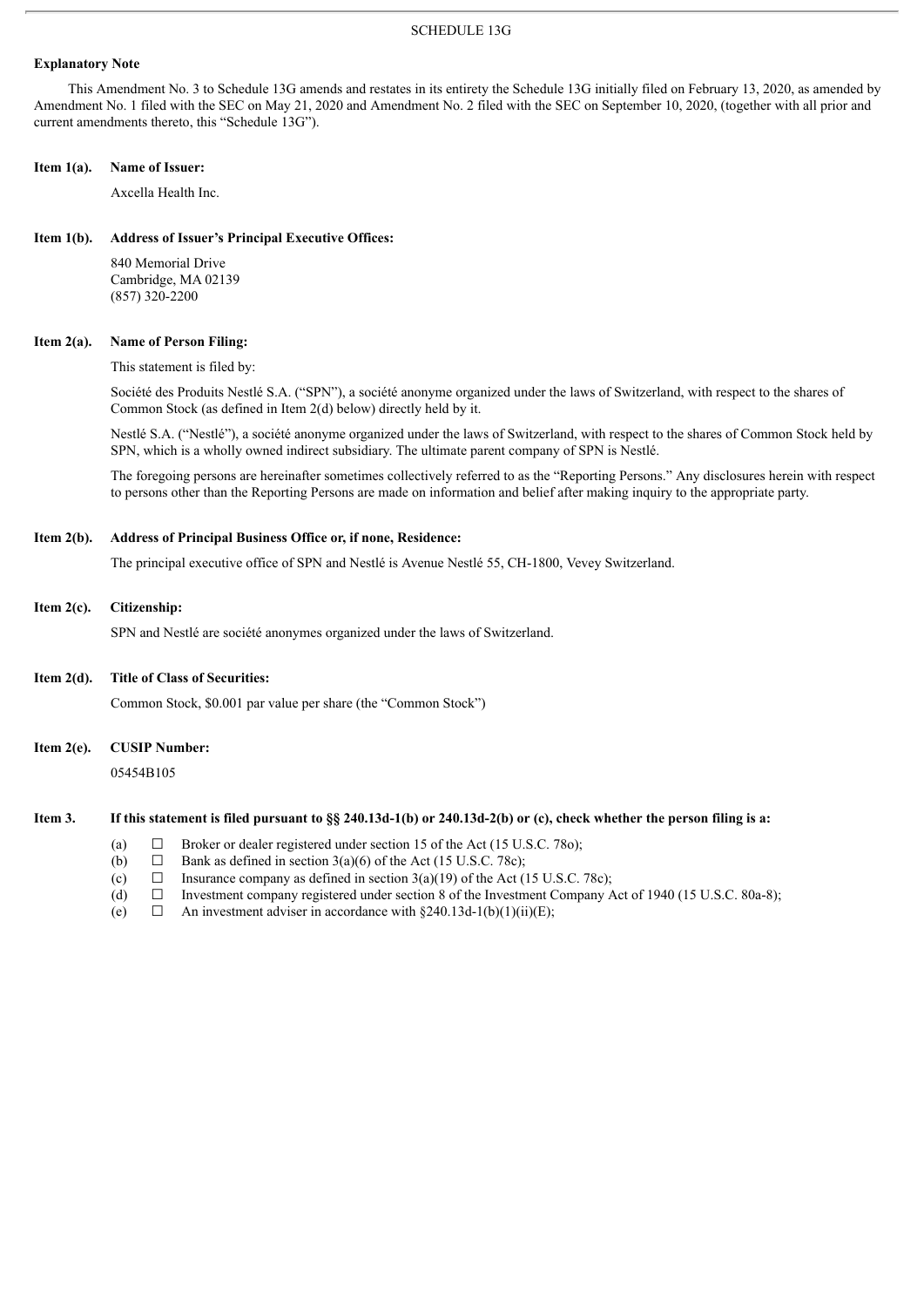- (f)  $\Box$  An employee benefit plan or endowment fund in accordance with §240.13d-1(b)(1)(ii)(F);
- (g)  $\Box$  A parent holding company or control person in accordance with §240.13d-1(b)(1)(ii)(G);
- (h)  $\Box$  A savings associations as defined in Section 3(b) of the Federal Deposit Insurance Act (12 U.S.C. 1813);
- (i)  $\Box$  A church plan that is excluded from the definition of an investment company under section 3(c)(14) of the Investment Company Act of 1940 (15 U.S.C. 80a-3); and
- (k)  $\Box$  Group, in accordance with  $\delta$ 240.13d-1(b)(1)(ii)(J).

### **Item 4. Ownership.**

The information requested hereinafter is set forth in items 5 through 9 and 11 of the cover pages to this Schedule 13G. The ownership percentage is based upon a total of 37,540,886 shares of Common Stock outstanding as reported by the Issuer in its Quarterly Report on Form 10-Q for the period ending September 30, 2020, as filed with the Securities and Exchange Commission on November 12, 2020.

SPN is a wholly owned subsidiary of Nestlé and the ultimate parent company of SPN is Nestlé. Each of SPN and Nestlé may be deemed to share voting and investment power with respect to all shares of Common Stock held by SPN. Nestlé disclaims beneficial ownership of such shares of Common Stock except to the extent of its pecuniary interest therein.

## **Item 5. Ownership of Five Percent or Less of a Class.**

If this statement is being filed to report the fact that as of the date hereof the reporting person has ceased to be the beneficial owner of more than five percent of the class of securities, check the following.  $\Box$ 

### **Item 6. Ownership of More than Five Percent on Behalf of Another Person.**

Not applicable.

## Item 7. Identification and Classification of the Subsidiary Which Acquired the Security Being Reported on By the Parent Holding **Company or Control Person.**

Not applicable.

## **Item 8. Identification and Classification of Members of the Group.**

Not applicable.

## **Item 9. Notice of Dissolution of Group.**

Not applicable.

## **Item 10. Certifications.**

Each of the Reporting Persons hereby makes the following certification:

By signing below I certify that, to the best of my knowledge and belief, the securities referred to above were not acquired and are not held for the purpose of or with the effect of changing or influencing the control of the issuer of the securities and were not acquired and are not held in connection with or as a participant in any transaction having that purpose or effect.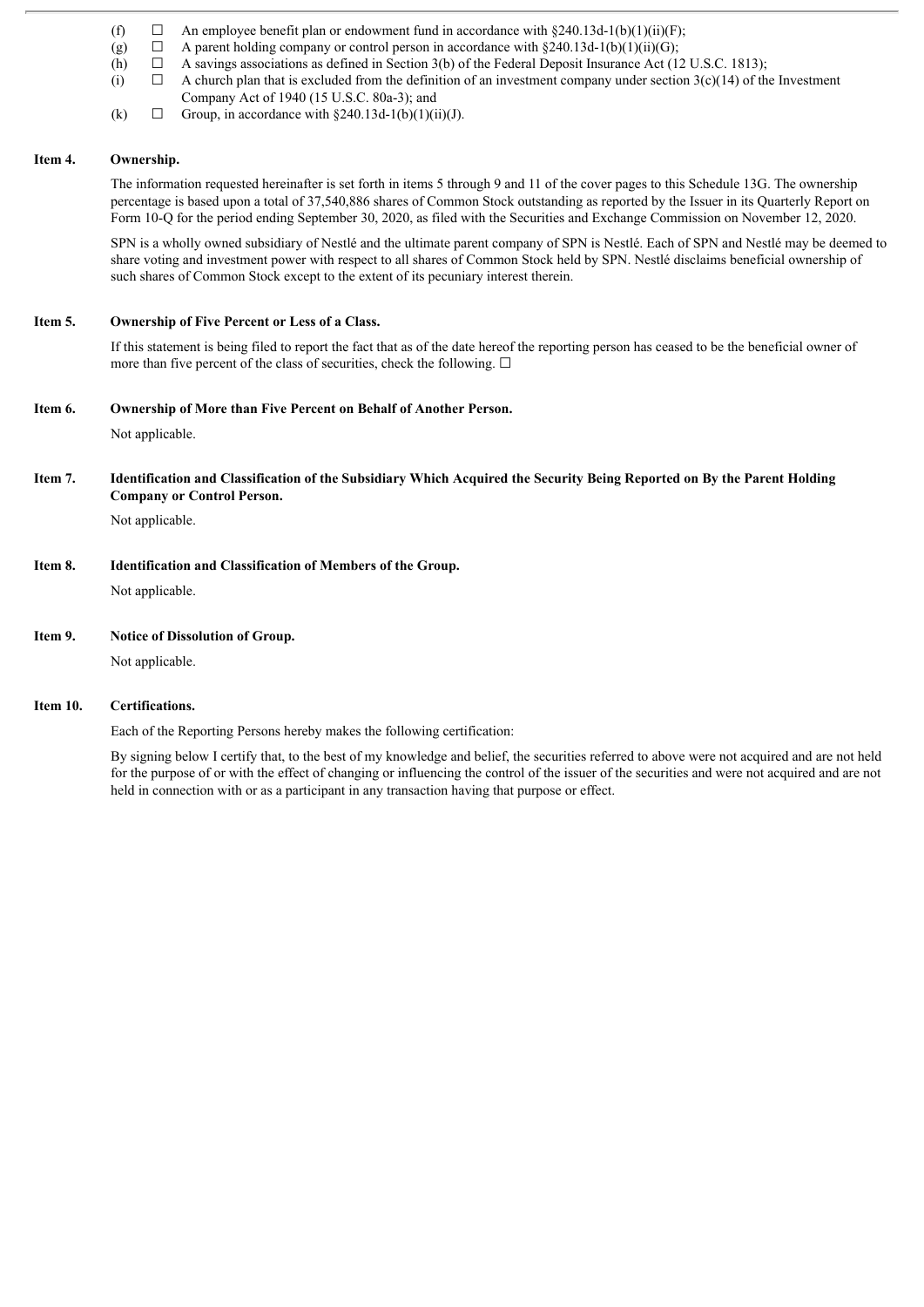# **LIST OF EXHIBITS**

# **Exhibit No. Description**

Exhibit I Joint Filing Agreement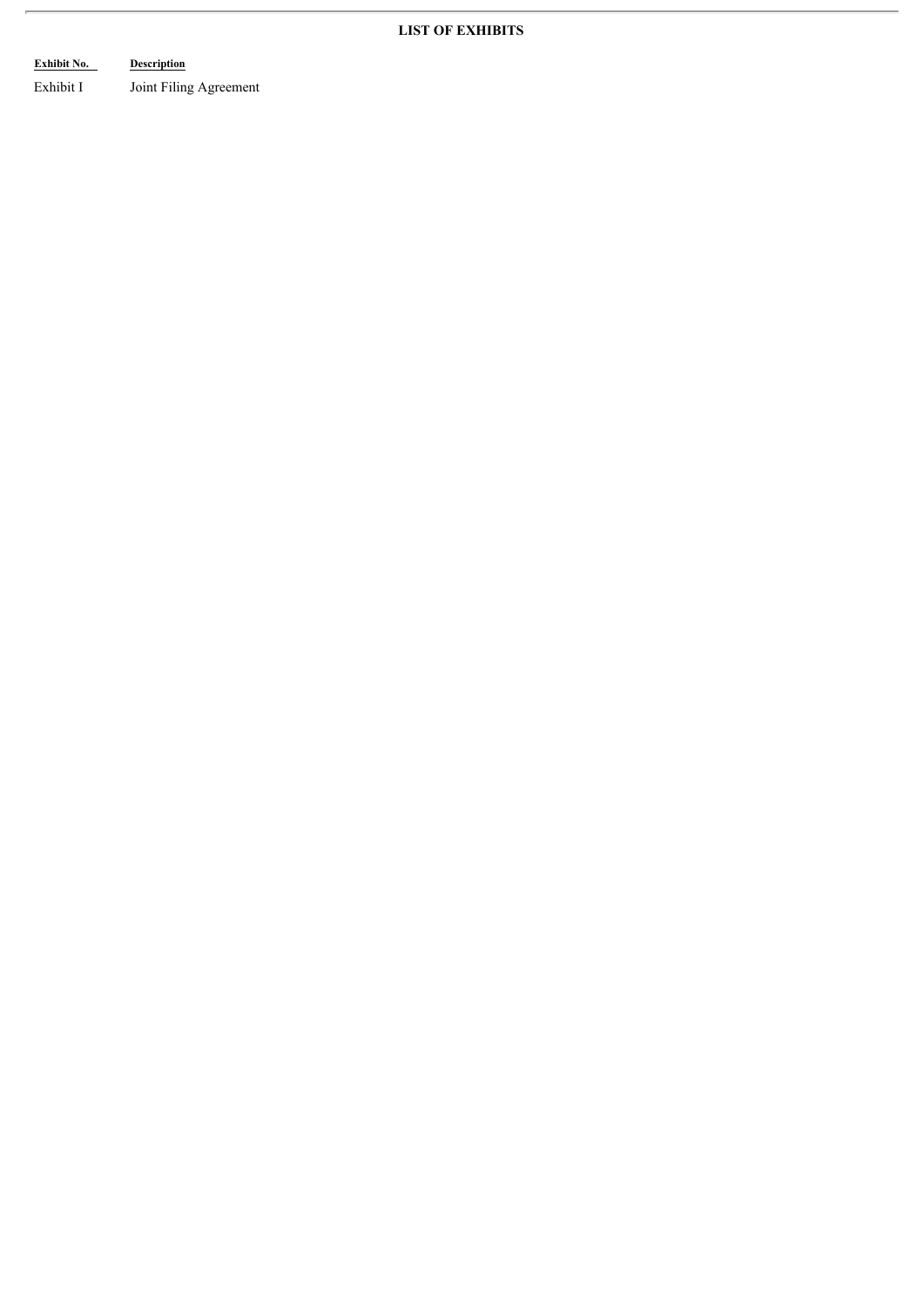# **SIGNATURE**

After reasonable inquiry and to the best of my knowledge and belief, I certify that the information set forth in this statement is true, complete and correct.

Dated February 12, 2021

# **SOCIÉTÉ DES PRODUITS NESTLÉ S.A.**

By: /s/ Claudio Kuoni

Name: Claudio Kuoni Title: Vice President

**NESTLÉ S.A.**

By: /s/ Gregory Behar

Name: Gregory Behar Title: Deputy Executive Vice President